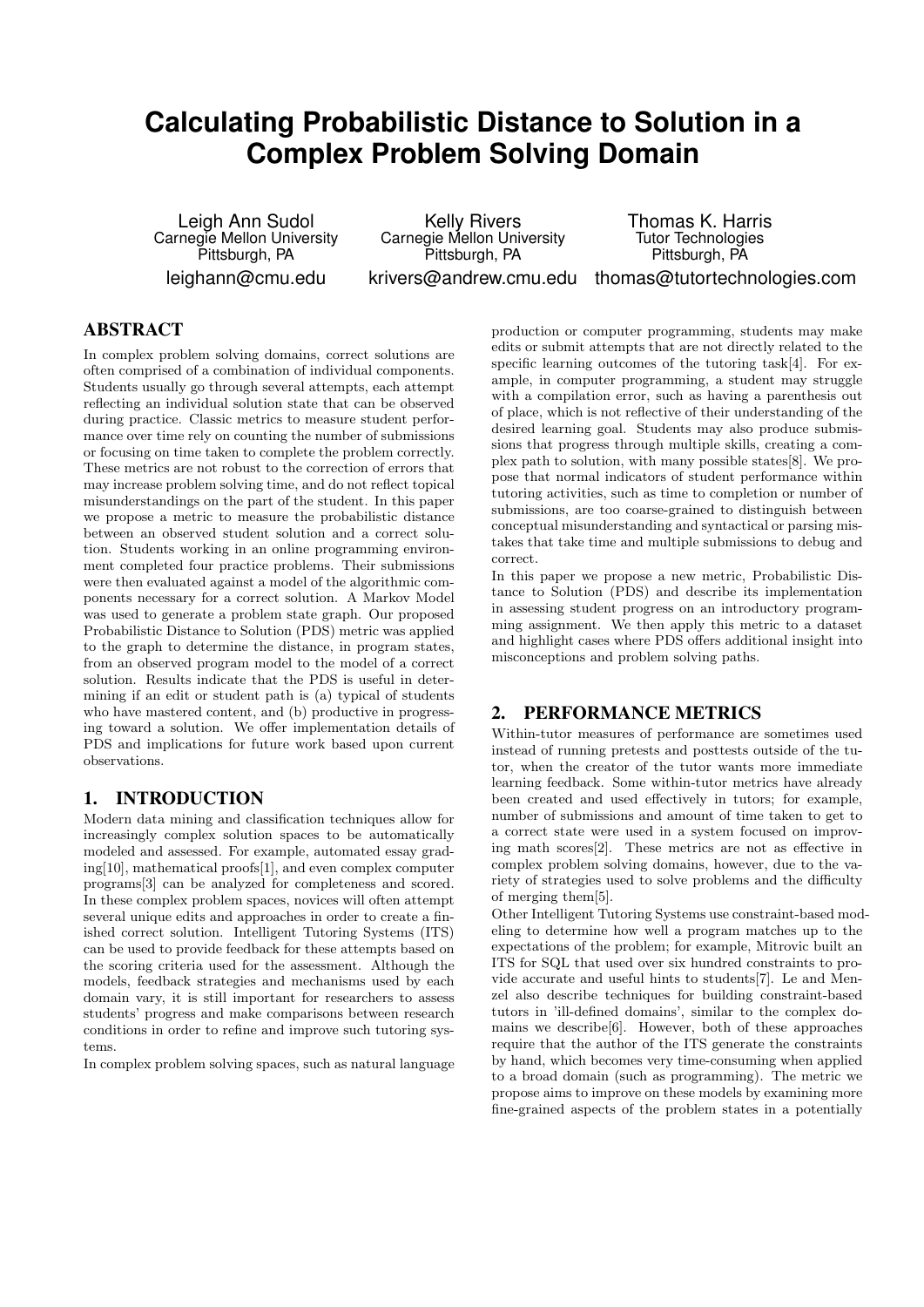$\alpha$ utomatable way<sup>1</sup>.

#### 3. THE DATA

During the fall of 2011 and winter of 2012, eighteen participants solved four programming problems in an online tutor[9] for computer science. The problems were presented in the same order for each student so that comparison's between students' performances on problem X could be made without the confound of which problems preceded it. Each submission recorded data on the program's text, start and finish time, whether the attempt was successful, and the feedback that was given. Participants' submissions were then evaluated under the model described above and were coded appropriately. Participants generated 354 submissions with 63 observed distinct model states.

#### 3.1 Feature Space

For each program submission, the participant's code was translated to a vector of binary features representing the inclusion of semantic program features, correctness outcomes, and compilation success. The semantic program features focuses on the inclusion of algorithmic components such as a looping structure, decision structure, use of the loop control variable in an array access, and inclusion of a return statement. The data collected represents a model of programming as a time series within a high dimensional binary space. The algorithms required by the four problems were similar in terms of features required. This model of required algorithmic elements was based upon the thesis proposal of the first author, and employs identifying the use of semantic structures as well as correctness testing using JUnit.

#### 3.2 Two similar solutions

Figure 1 illustrates two participants' paths from an empty start state to a correct finished state. State A represents code that has all of the correct algorithmic components, is compilable, but does not return the appropriate value. State B represents code that has all of the correct algorithmic components, but does not compile, so it cannot check the final return state. Participant 5 corrected a sign error (step 2), then a syntax error (step 3), and finally another sign error (step 4), which resulted in a correct solution. Participant 12, on the other hand, initially submitted code that did not contain a return statement, indicating a misunderstanding about how information is communicated back from the function. State C represents an observed model state where three of the features are marked incorrect for the submission. The participant then made a small change resulting in the same model state for the code (step 2), then added a return statement based on a compile message (step 3), and finally fixed another compile error and submitted a correct solution (step 4). Although these two participants have the same number of submissions, the reasons for and the nature of the submissions are very different and expose a misconception by Participant 12. it chonts solved four programming problems in an online<br>strained in the same order for the same order for each state of the comparison's here. The problems were presented<br>in the same order for each state constant as that

Because each submit may represent multiple edits or steps in the problem solving process, simply counting the number of submits as a measure of errors across steps is not informative enough to express the difference between students who make errors with regard to the learning goals of the activity,



Figure 1: Comparing two student paths - Problem 2

and errors that do not inform measures of desired learning outcomes.

#### 3.3 Traditional Measures of Performance

Students tended to reduce overall time taken to solve problems as they moved through the set of problems (see Table 1, where SD is the standard deviation for the indicated problem). Students were performing think-aloud protocols while completing the problems, making the time to submit slightly exaggerated due to verbalization.

| Problem $#$ |                | Mean/Median | Min | Max  | <b>SD</b> |
|-------------|----------------|-------------|-----|------|-----------|
|             |                | 4.06 / 3    | 1   | 14   | 3.13      |
| # of        | $\overline{2}$ | 7.44 / 4    |     | 49   | 11.35     |
| Submits     | 3              | 4.56 / 2    |     | 23   | 5.71      |
|             | 4              | 3.61 / 3    | 1   | 9    | 2.45      |
|             | 1              | 625/452     | 93  | 2121 | 510       |
| Overall     | $\overline{2}$ | 571 / 364   | 134 | 1795 | 490       |
| Time        | 3              | 437 / 331   | 103 | 1438 | 349       |
| in Seconds  | 4              | 363 / 315   | 53  | 1199 | 279       |

Table 1: Traditional Statistics for Student Data

The ability level of individual participants varied greatly, with some participants submitting final solutions with minimal modifications from their first attempt, while other participants struggled and progressed through multiple incorrect model states before arriving at a correct solution. Individual participants were consistent in their performance across problems either doing well or struggling with all of them. The traditional measurement metrics can be used to separate participants into two groups: high performers (students who were able to quickly solve the problems), and low performers (students who needed time and several attempts to get a problem right).

Of the seven students requiring more than six submissions to solve at least one problem, only two averaged fewer than six submissions per problem. These seven students also tended to take more than 500 seconds (8.33 minutes) overall to solve their problems, apart from the two mentioned above, who have individual outliers above that line. This disjoint grouping suggests that we can subdivide the low performing group into students who performed uniformly badly and students who struggled only with a specific problem.

The eleven high performers all averaged four or fewer submissions to reach a correct answer, and all clustered under an average of 400 seconds (6.66 minutes), with the exception of one student who took nearly eighteen minutes to finish the first problem, but only needed to submit once.

<sup>&</sup>lt;sup>1</sup>Automation of this model's generation will be done in up-<br>coming work, as proposed in [9].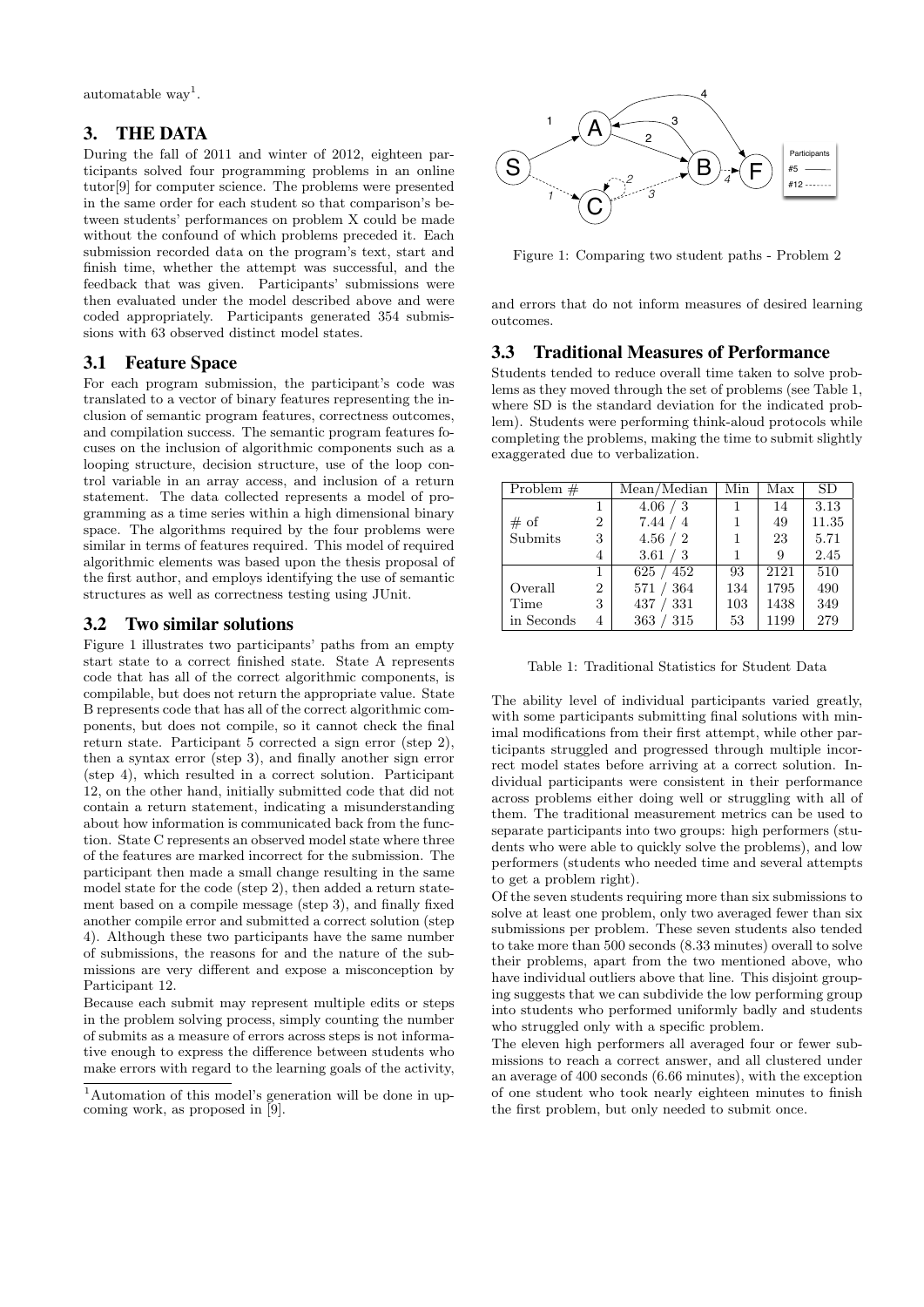# 4. PROBABILISTIC DISTANCE TO SOLUTION

In order to draw generalizations about how program states correspond to student performance and other latent factors such as learning, we aggregated all student submission paths for each problem into a network (see Figure 2). The network nodes  $S_1 \cdots S_{n-1}$  are possible program states with an end state node  $E$ , and the edges are the observed transitions between states.

For each node, we use our observations to compute a Maximum Liklihood Estimate (MLE) transition probabilities to every other node. Given the number of observed transitions from state x to state  $y(T_{x,y})$ , we estimate the probability of being in state  $y$  at time  $t$ , with the MLE:

$$
\hat{p}(S_y(t)) = P(S_y(t)|S_x(t-1)) = \frac{T_{x,y}}{\sum_{i} T_{x,i}} \tag{1}
$$

This is a equivalent to a Markov chain estimate with a 1 state history.

By modeling each edge as a transition probability and distance between states, we use a set of linear equations to calculate a mean distance from each state to the end (successful completion) state. With

- $n-1$  non-terminal states  $S_1 \cdots S_{n-1}$  and an end state E,
- $\bullet$  and with each state  $S$  having transition probabilities  $P_{s,1}\cdots P_{s,n-1}$  and  $P_{s,e}$ ,
- and transition distances  $D_{s,1} \cdots D_{s,n-1}$  and  $D_{s,e}$ ,

a system of equations for the mean distance to the end state  $d_e(S)$  is:

$$
d_e(S_1) = \left[ \sum_{s=1}^{n-1} P_{1,s}(D_{1,s} + d_e(S_s)) \right] + P_{1,e} D_{1,e} (2)
$$
  

$$
d_e(S_2) = \left[ \sum_{s=1}^{n-1} P_{2,s}(D_{2,s} + d_e(S_s)) \right] + P_{2,e} D_{2,e} (3)
$$

$$
d_e(S_2) = \left[ \sum_{s=1} P_{2,s}(D_{2,s} + d_e(S_s)) \right] + P_{2,e} D_{2,e} \tag{3}
$$

$$
\vdots \tag{4}
$$

$$
d_e(S_{n-1}) = \left[ \sum_{s=1}^{n-1} P_{n-1,s}(D_{n-1,s} + d_e(S_s)) \right]
$$

.

$$
+P_{n-1,e}D_{n-1,e} \tag{5}
$$

$$
d_e(E) = 0 \tag{6}
$$

For the case where we are interested only in the mean number of submissions to the end state, each  $D_{x,y} = 1$ , and the calculation simplifies to the system of dot products:

$$
d_e(S_1) = \vec{P}_1 \bullet d_e(\vec{S}) + 1 \tag{7}
$$

$$
d_e(S_2) = \vec{P}_2 \bullet d_e(\vec{S}) + 1 \tag{8}
$$

$$
\vdots \hspace{1.5cm} (9)
$$

$$
d_e(S_{n-1}) = \vec{P}_{n-1} \bullet d_e(\vec{S}) + 1 \tag{10}
$$

$$
d_e(E) = 0 \tag{11}
$$

There are several variations on the algorithm that we would like to explore, given a larger dataset with more statical power. In particular, these variations include treating statefeatures differently, so that transitions between states that differ in particular features (e.g., compilability) will be able to indicate different latent variables of the students, (e.g., example concept understanding).

#### 5. APPLYING PDS

The PDS metrics accompanied by the transition graph are rich sources of information about the paths that participants pursued in order to arrive at a correct solution. Figure 2 includes a table illustrating the observed model states in the binary vector, as well as the PDS for each state. In problem 4, S56 is the solution state and S0 the initial starting state. Before even evaluating the student paths, we can observe that an additional state, S63, was also a terminal state for a participant. This participant located a bug in the evaluation system that has since been corrected.<sup>3</sup>

By looking at the PDS combined with the Program State Graph (PSG) we can identify more productive edits by participants. For example one participant's first submission was observed as S55 (PDS 2.99), and next state was S57 (PDS 4.43). This edit would be less productive as it resulted in a transition to a state with a greater probabilistic number of submits required to obtain a correct solution.

With the possibility of including terms in the algorithm for syntactic but not model changes (i.e. two states that are identical except for a compilation error would not be counted as a full step), PDS can be adapted to focus on model state transitions that indicate misconceptions or other model-based goals of the data miner.

#### 6. CONCLUSIONS

Within these early results, we have already identified model states on productive and unproductive PDS paths. Using the actual PDS values we can determine if a student is making a productive edit, engaging in either guessing behavior, or pursuing a misconception. An edit resulting in an observed state with a higher PDS than the prior submission indicates a move away from a correct answer.

These values can be invaluable to tutor designers as they seek to develop feedback and support tools for complex solution domains. Within computer programming tutors, the PDS could offer implications for more-than-compiler support, and perhaps even prompt the introduction of a similar worked example or code comprehension problem highlighting the incorrect features of the model.

 $\overline{\text{2We} }$  believe that the student's state transitions will be better represented by a higher-order Markov process; however our current data set is too small to provide appropriate power for more than a first-order analysis.

<sup>3</sup>The bug was identified as a part of the think aloud protocol, however the PDS and Student Program States Graph would have identified the bug for the tutor designers as well.